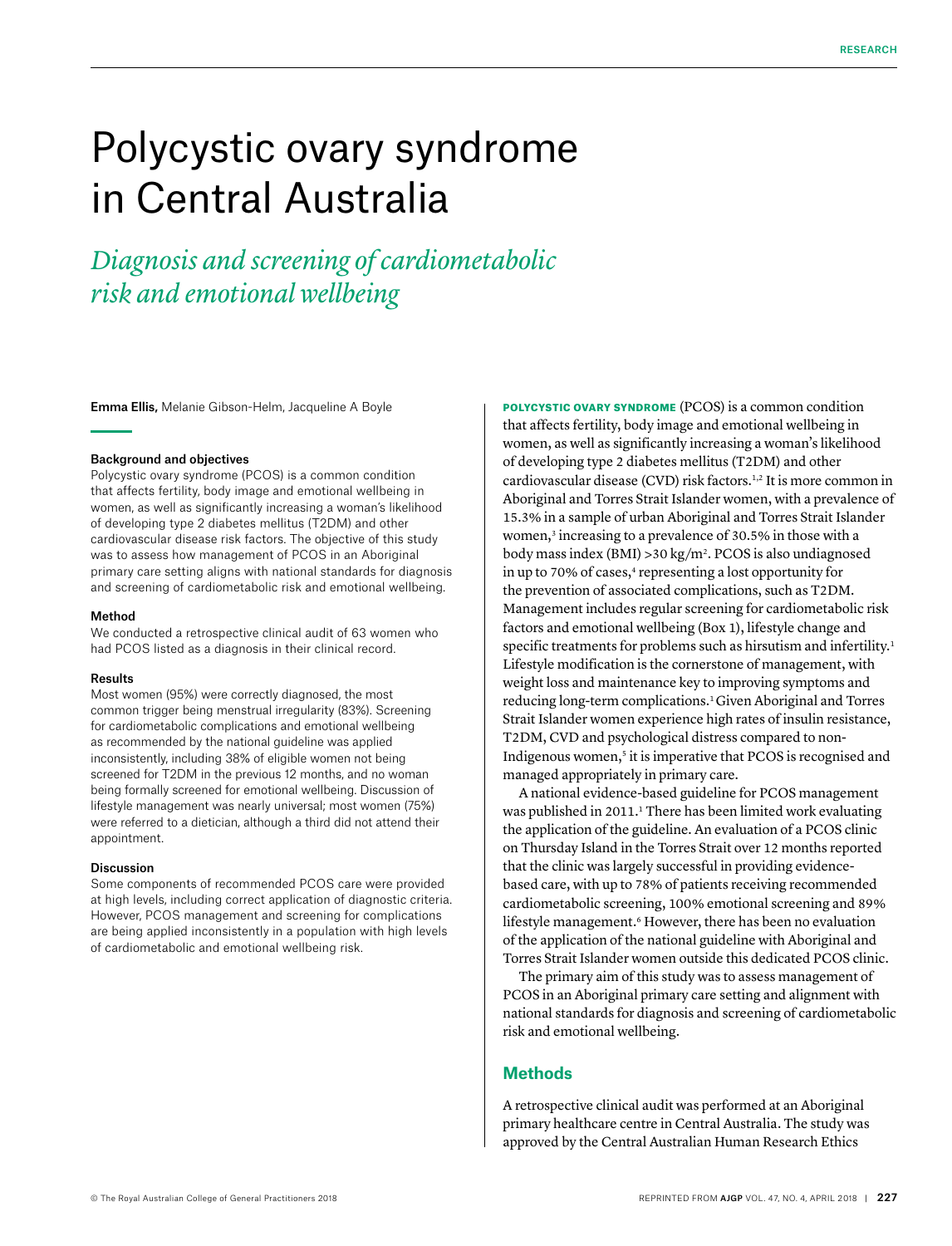Committee (HREC-15-343). All Aboriginal women aged between 15 and 45 years who had attended the health service in the last two years and had PCOS listed as a clinical diagnosis on the electronic patient information management system were included. To facilitate access to data about how the diagnosis was made, only women with PCOS diagnosed by the health centre were included.

An electronic clinical audit tool was developed to collate data within each patient's file. Information was collected about demographics, application of the Rotterdam criteria<sup>7</sup> for diagnosis, frequency with which screening was performed for cardiometabolic risk and emotional wellbeing in accordance with the national guideline,<sup>1</sup> and the results of any screening. Information regarding initial management, such as lifestyle advice and dietician referral, was also collected. Statistical analysis was undertaken using Stata software version 12.1. Descriptive statistics are presented as count and proportion for categorical data, and mean and standard deviation or median and interquartile range for continuous data*.*

# **Results**

The audit sample contained 63 women who had PCOS listed as a diagnosis in the clinical record. The majority of women

were diagnosed under age 26 years (Table 1), and the most common trigger for diagnosis was menstrual irregularity.

The majority of women were correctly diagnosed using the Rotterdam criteria.<sup>7,8</sup> Comorbidities associated with PCOS were common at diagnosis, with 60% of women having at least one comorbidity (Table 1).

Just under half of women had their BMI recorded at diagnosis (Table 2); however, most had a BMI recorded in the last 12 months. Of the women with a BMI recorded at diagnosis, nearly all were in the overweight or obese range, and of those who had a BMI recorded again in the last 12 months there was a mean gain of 2.9 BMI points. Less than half of women had their waist circumference measured.

Six women had pre-existing T2DM at the time of diagnosis, leaving 57 women requiring ongoing screening for diabetes. While most of these women had at least one oral glucose tolerance test (OGTT) since diagnosis, less than half of these were in the last 12 months (Table 2). Some women had an alternative diabetes screening test, leaving 44% of eligible women without any diabetes screening in the preceding 12 months. The overall prevalence of T2DM was 24%, and impaired glucose tolerance (IGT) was 27%.

Documentation of smoking status was nearly universal and the smoking prevalence was 38% (Table 2). Just over three-quarters of women had a blood pressure (BP) check in the last 12 months, but only one-third of those with BMI  $\geq$ 25 kg/m<sup>2</sup> had a BP check at their last visit. Three-quarters of women had a lipid profile in the last two years, but only half had a lipid profile in the last 12 months and 14% had not had a lipid profile since diagnosis.

No woman had a formal emotional wellbeing assessment at diagnosis using a recognised scale (Table 2). A minority had a documented discussion of emotional wellbeing at the time PCOS was diagnosed.

Three-quarters of women were referred to a dietician but nearly a third did not attend for review (Table 3). Documented discussion of lifestyle management was nearly universal, but discussion of potential long-term complications was much less common and few women were referred to information sources about PCOS.

# **Discussion**

# Summary of key findings

This study found Aboriginal women are being correctly diagnosed with PCOS in a primary care setting and, encouragingly, diagnosis is generally occurring at a young age. However, screening and management for cardiometabolic complications and emotional wellbeing is being performed inconsistently. Metabolic complications were frequent, with more than half of women having T2DM or IGT. Suboptimal screening rates, in addition to a high proportion of women with cardiometabolic risk factors, highlights the importance of screening for, and managing, metabolic complications, and indicates the need for strategies to support lifestyle management with a particular focus on optimising BMI.

## Interpretation and comparison to existing literature

#### **Diagnosis**

The majority of women were diagnosed in accordance with the Rotterdam criteria as recommended by the national guideline. In keeping with international findings,9 the most common trigger for diagnosis was menstrual irregularity, supporting the

Box 1. Screening recommendations: Summary from the evidence-based national guideline<sup>1</sup>

| <b>Screening task</b>                         | <b>Frequency of task</b> |  |
|-----------------------------------------------|--------------------------|--|
| Weight, BMI and waist circumference           | Every visit              |  |
| Smoking status                                | Routinely                |  |
| Lipid profile                                 |                          |  |
| • Normal lipid profile                        | Two-yearly               |  |
| • Abnormal lipid profile and/or excess weight | Yearly                   |  |
| Blood pressure measurement                    |                          |  |
| • BMI <25 kg/m <sup>2</sup>                   | Annually                 |  |
| • BMI ≥25 kg/m <sup>2</sup>                   | Every visit              |  |
| Oral glucose tolerance test                   | Two-yearly               |  |
| • Additional risk factors for developing T2DM | Yearly                   |  |
| Emotional wellbeing                           | Routinely                |  |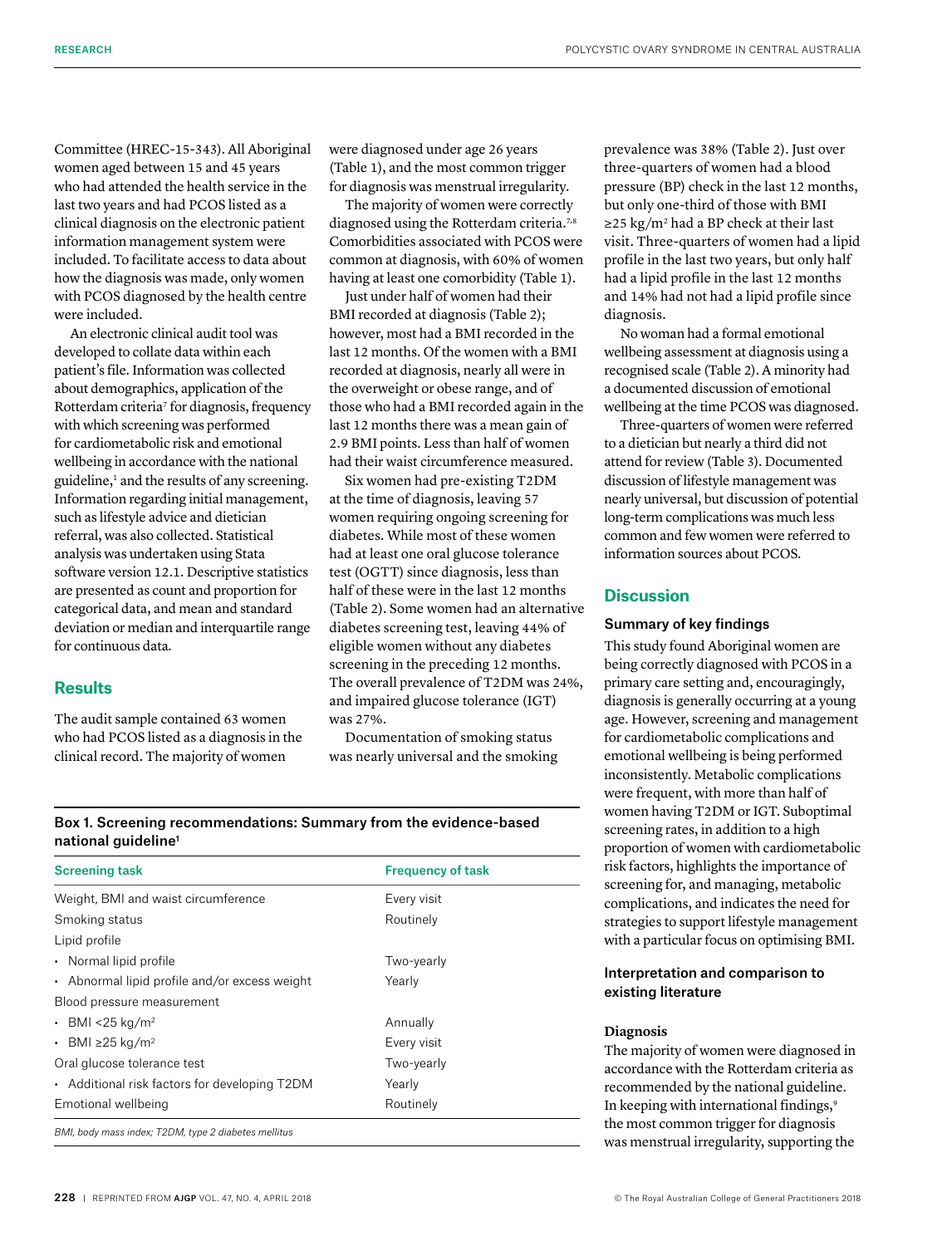### Table 1. Diagnostic and clinical features of women at time of diagnosis of PCOS (n = 63 unless stated otherwise)

| <b>Features at diagnosis</b>                 | Number of women (%) |
|----------------------------------------------|---------------------|
| Year of diagnosis                            |                     |
| 2011-15                                      | 29 (46)             |
| 2006-10                                      | 21 (33)             |
| ≤2005                                        | 13(21)              |
| Age at diagnosis (years)                     |                     |
| Mean $±$ SD                                  | $24.1 \pm 5.3$      |
| ~526                                         | 40 (63)             |
| $26 - 35$                                    | 22 (25)             |
| $\geq 36$                                    | 1(2)                |
| PCOS diagnostic criteria                     |                     |
| Oligoovulation or anovulation ( $n = 61$ )   | 56 (92)             |
| Clinical hyperandrogenism (n = 37)           | 32 (87)             |
| Biochemical hyperandrogenism (n = 56)        | 50 (89)             |
| Polycystic ovary on ultrasound ( $n = 45$ )  | 33(73)              |
| >2/3 Rotterdam diagnostic criteria satisfied | 60 (95)             |
| NIH diagnostic criteria satisfied (n = 59)   | 50 (85)             |
| Pre-existing comorbidities at PCOS diagnosis |                     |
| Infertility                                  | 21 (33)             |
| Anxiety/depression                           | 9(14)               |
| Dyslipidaemia                                | 8(13)               |
| T <sub>2</sub> DM                            | 6(9.5)              |
| Impaired glucose tolerance                   | 6(9.5)              |
| Chronic kidney disease                       | 3(4.8)              |
| Gestational diabetes mellitus                | 1(1.6)              |
| Impaired fasting glucose                     | 0(0)                |
| Cardiovascular disease                       | 0(0)                |
| None                                         | 25 (40)             |
| Trigger for PCOS diagnosis                   |                     |
| Menstrual irregularity                       | 52 (83)             |
| Infertility                                  | 24 (38)             |
| Hirsutism/acne                               | 15 (24)             |
| Polycystic ovaries                           | 4 (6.4)             |
| Not recorded                                 | (0)                 |
| Other                                        | 4 (6.4)             |

routine assessment of menstrual history by clinicians and investigation for PCOS accordingly.

#### **Metabolic risk factor screening**

Some components of metabolic screening were provided at high levels, including measurement of BMI within the last 12 months. Calculation of BMI is recommended to assist in ascertaining metabolic risk, developing BMI management plans and documenting progress. Weight loss helps restore menstrual regularity, is the recommended first-line management for anovulatory infertility and is important in prevention of diabetes. While BMI measurement at diagnosis was incomplete, the available data indicate that women had generally gained weight since diagnosis and most women were currently overweight or obese.

Regular screening for diabetes is of particular importance. Aboriginal and Torres Strait Islander women have high rates of T2DM and IGT, and this is higher in women with PCOS and appears to be integrally related to insulin resistance, obesity and central fat distribution.2,3 The high proportion of women with T2DM (24%) or IGT (27%) in the 62% of women that had screening highlights the imperative of a sustainable method of screening and the importance of prevention. While most women had an OGTT since diagnosis, over one-third of eligible women had no screening in the last 12 months. A study in the US of women with PCOS under specialist care demonstrated similar findings, with most women being screened at diagnosis but approximately half receiving no further screening, suggesting barriers exist to implementation of regular, ongoing screening for diabetes.<sup>10</sup> Screening rates in this study were generally lower than those reported in the Torres Strait,<sup>6</sup> suggesting that, with appropriate support, increased delivery of recommended care is achievable. One way of improving screening rates for T2DM in this high-risk population is to use glycated haemoglobin (HbA1c) testing rather than OGTT. This test can be performed at the time of consultation and is now endorsed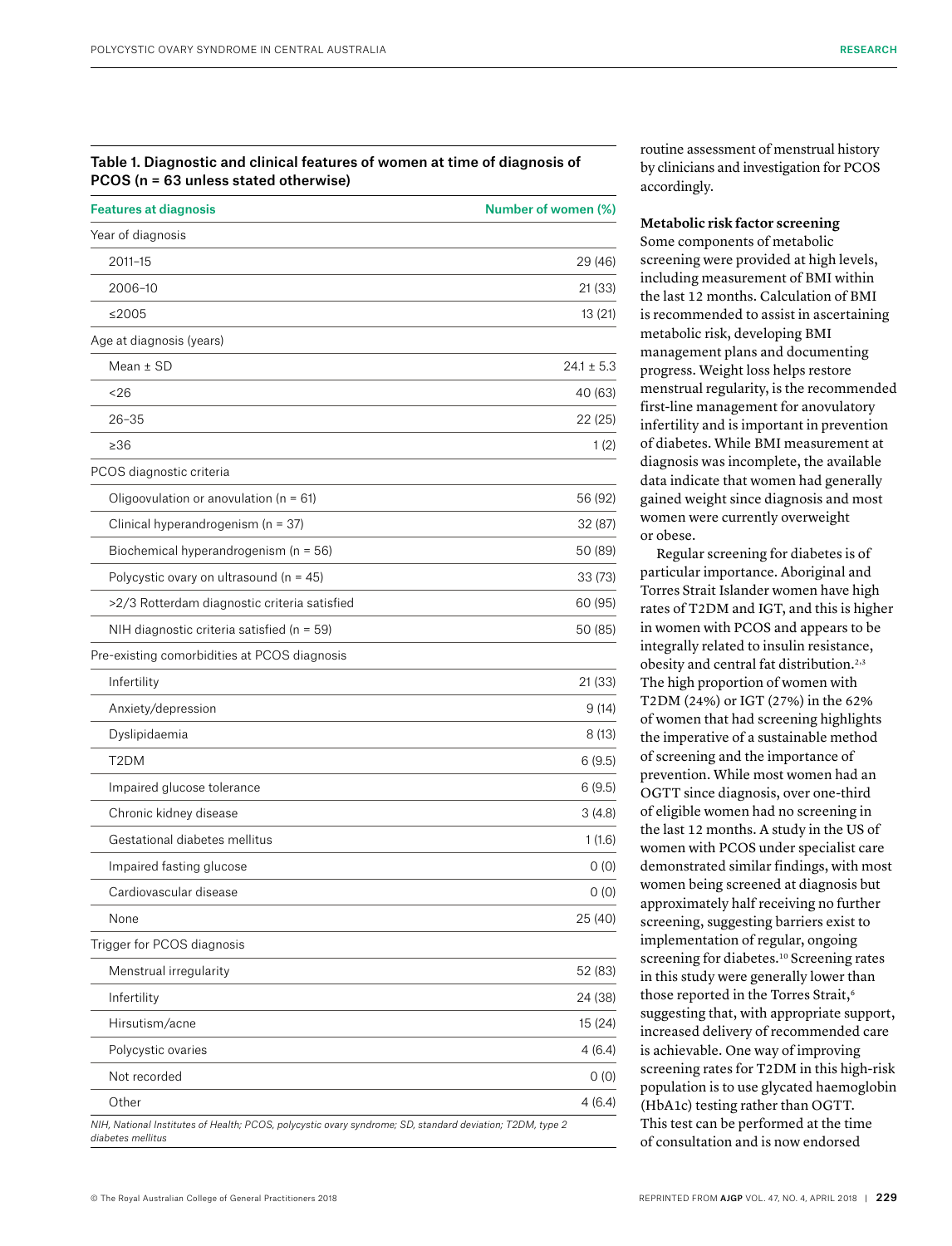by the Australian Diabetes Society as an alternative to traditional glucose screening in patients at high risk of undiagnosed diabetes.<sup>11</sup>

# **Cardiovascular risk factor screening**

In addition to metabolic screening, some areas of cardiovascular screening could be strengthened, including an annual lipid profile as well as BP measurement at every visit for women with BMI  $\geq$ 25kg/m<sup>2</sup>. The smoking rate was high and similar to previously reported rates in Aboriginal and Torres Strait Islander peoples  $(42\%)$ ,<sup>12</sup> highlighting an area where Aboriginal and Torres Strait Islander women with PCOS may need extra support. Smoking is an important modifiable health behaviour to address, as it confers additional cardiovascular risk to a condition already associated with considerable cardiometabolic risk. Cardiovascular screening rates were lower than those found in the Torres Strait, suggesting improved care can be achieved when appropriate systems exist.6

# **Management of cardiometabolic risk**

The cardiometabolic findings in this study, particularly for weight and glucose profiles, highlight the importance of screening according to the guideline, discussing lifestyle management and long-term complications with women, ascertaining effective and culturally appropriate ways to support women to optimise their weight, and facilitating access to appropriate support and resources. Documentation of information provision suggested that available information sources are not well used, and the reasons for this should be explored. Similarly, investigation of barriers to suboptimal uptake of dietician referrals, despite high levels of referrals and implementing systems to support referral uptake, is warranted. Patients with PCOS were seen by a dietician at much higher rates in a dedicated clinic for women with PCOS in the Torres Strait than in this study.6 This is most likely due to a dietician being onsite at the time of consultation, as opposed to this health centre where the dietician is present only once a week.

# **Emotional wellbeing screening and follow-up**

No woman had a formal emotional wellbeing assessment at diagnosis, despite PCOS being associated with an increased risk of anxiety and depression.<sup>13</sup> This is of particular concern given the high rates of psychological distress among Aboriginal women.5This was the screening component with the lowest implementation and a stark contrast to the 100% rate seen in the Torres Strait clinic, again demonstrating that a more structured setting can facilitate application of screening guidelines.<sup>6</sup> Importantly, if screening is increased, appropriate referral pathways and services need to be available to women identified as at risk.

#### Future research

Increasing the consistent application of the national PCOS guideline will rely on understanding barriers to implementation in a range of primary care settings. Some factors affecting implementation will be commonly experienced across multiple settings, and some will be specific to rural or remote locations or to care for particular populations. Potential barriers across settings include gaps in clinician knowledge and confidence in providing PCOS healthcare; an absence of a formal, health service–wide approach to the management of PCOS; time pressure; and competing health needs and patient priorities. Barriers in specific settings may include cultural or language barriers, health literacy, availability of local services for referral, acceptability of screening or management suggestions, and socioeconomic barriers to lifestyle change.14–16 Focus groups with Aboriginal and Torres Strait Islander women with PCOS, with other patient groups and with primary healthcare providers to explore how the condition could be managed more effectively is an area for future research.

Suggestions for improving current management include co-development of individually appropriate chronic disease management plans that take into account the woman's specific circumstances and priorities; automatically generated electronic recalls for regular screening

tasks; and advocating for improved availability of support for women to effect lifestyle change, such as exercise programs, affordable healthy food, smoking cessation support and access to dieticians, exercise physiologists and psychologists.

## Limitations

The small sample size was a limitation of this study. Evidence<sup>3,4</sup> suggests there are likely many more women with PCOS attending the health centre than currently identified, although this study was not designed to determine prevalence. It may be that the women diagnosed with PCOS have more overt symptoms and thus higher levels of cardiometabolic risk factors and comorbidities than would be seen in a wider sample of Aboriginal and Torres Strait Islander women with PCOS. Audit data reflect documented provision of care; they rely on provision of care having been recorded correctly and may underestimate actual provision of care.

# **Conclusion**

This small study suggests that, encouragingly, PCOS diagnosis in an Aboriginal primary care setting is being performed correctly and at a young age, suggesting good awareness of the condition and diagnostic criteria. However, subsequent screening and management does not consistently align with the national guideline. This represents a missed opportunity for optimisation of current wellbeing and future health of Aboriginal and Torres Strait Islander women with PCOS. Appropriate and acceptable systems to facilitate evidence-based and womancentred, effective, long-term management of PCOS is an important area for healthcare improvement.

#### Authors

Emma Ellis BAppSc (Phty), MBBS (Hons), DRANZCOG, FRACGP, general practitioner. [emmaellis@hotmail.com](mailto:emmaellis@hotmail.com)

Melanie Gibson-Helm BSc (Hons), MRepSci, PhD, Research Fellow, Monash Centre for Health Research and Implementation, School of Public Health and Preventive Medicine, Monash University, Melbourne, Vic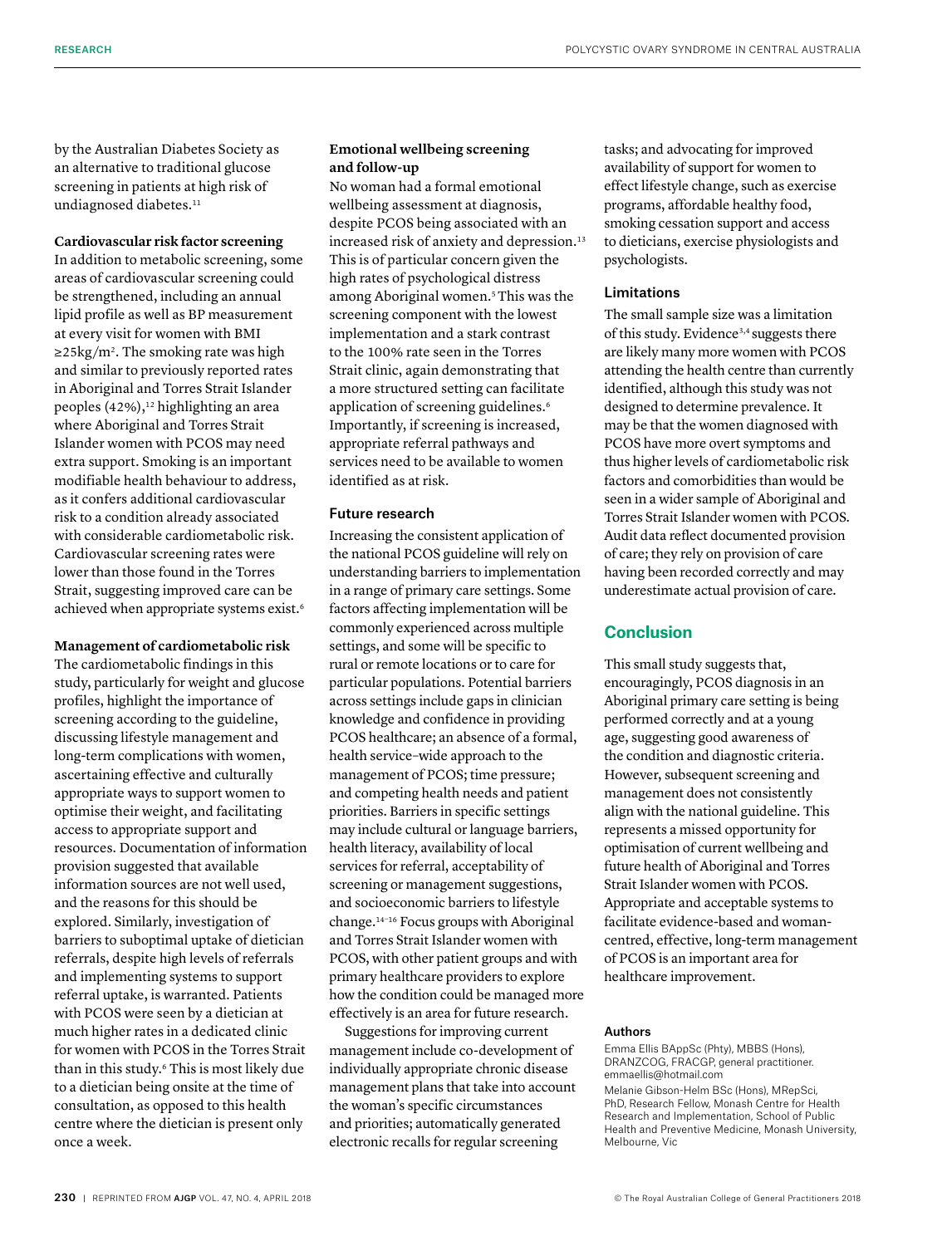Jacqueline A Boyle MBBS, FRANZCOG, MPH&TM, PhD, Senior Research Fellow, Monash Centre for Health Research and Implementation, School of Public Health and Preventive Medicine, Monash University, Melbourne, Vic

Competing interests: None.

Provenance and peer review: Not commissioned, externally peer reviewed.

#### References

- 1. Teede HJ, Misso ML, Deeks AA, et al. Assessment and management of polycystic ovary syndrome: Summary of an evidence-based guideline. Med J Aust 2011;195(6):S65–112.
- 2. Boyle JA, Cunningham J, Norman RJ, Dunbar T, O'Dea K. Polycystic ovary syndrome and metabolic syndrome in Indigenous Australian women. Intern Med J 2015;45(12):1247–54. doi: 10.1111/imj.12910.
- 3. Boyle J, Cunningham J, O'Dea K, Dunbar T, Norman RJ. Prevalence of polycystic ovary syndrome in a sample of Indigenous women in Darwin, Australia. Med J Aust 2012;196(1):62–66.
- 4. Boyle J, Teede HJ. Polycystic ovary syndrome An update. Aust Fam Physician 2012;41(10):752–56.
- 5. Australian Indigenous HealthInfoNet. Overview of Australian Aboriginal and Torres Strait Islander health status 2015. Mt Lawley, WA: Australian Indigenous HealthInfoNet, 2016. Available at [www.](http://www.healthinfonet.ecu.edu.au/health-facts/overviews) [healthinfonet.ecu.edu.au/health-facts/overviews](http://www.healthinfonet.ecu.edu.au/health-facts/overviews)  [Accessed 23 May 2016].
- 6. Boyle JA, Hollands G, Beck S, et al. Process evaluation of a pilot evidence-based polycystic ovary syndrome clinic in the Torres Strait. Aust J Rural Health 2017;25(3):175–81.
- 7. Rotterdam ESHRE/ASRM-Sponsored PCOS Consensus Workshop Group. Revised 2003 consensus on diagnostic criteria and long-term health risks related to polycystic ovary syndrome. Fertil Steril 2004:81(1):19–25.
- 8. Zawadzki J, Dunaif A. Diagnostic criteria for polycystic ovary syndrome: Towards a rational approach. In: Dunaif A, Givens J, Haseltine F, Marrian G, editors. Current issues in endocrinology and metabolism: Polycystic ovary syndrome. Boston: Blackwell Scientific, 1992.
- 9. Conway G, Dewailly D, Diamanti-Kandarakis E, et al. European survey of diagnosis and management of the polycystic ovary syndrome: Results of the ESE PCOS Special Interest Group's questionnaire. Eur J Endocrinol 2014;171(4):489– 98. doi: 10.1530/EJE-14-0252.
- 10. Abdel-Rahman Y, Jackson LW, Rodewald KJ, Abdellah MA, Ismail SA, Hurd WW. Polycystic ovary syndrome and diabetes screening: A survey of gynaecologists and reproductive endocrinologists. Eur J Obstet Gynecol Reprod Biol 2012;162(2):178–81. doi: 10.1016/j. ejogrb.2012.03.007.
- 11. d'Emden MC, Shaw JE, Jones GR, Cheung NW. Guidance concerning the use of glycated haemoglobin (HbA1c) for the diagnosis of diabetes mellitus. Med J Aust 2015;203(2):89–90.
- 12. Australian Bureau of Statistics. Australian Aboriginal and Torres Strait Islander Health Survey: Updated results, Australia, 2012–13. Cat. no. 4727.0.55.006. Canberra: ABS, 2014.
- 13. Barry JA, Kuczmierczyk AR, Hardiman PJ. Anxiety and depression in polycystic ovary syndrome: A systematic review and meta-analysis. Hum Reprod 2011:26(9):2442–51. doi: 10.1093/humrep/der197.

| <b>Risk factor screened</b>                          | Number of women (%) |
|------------------------------------------------------|---------------------|
| <b>Metabolic risk factors</b>                        |                     |
| BMI recorded at diagnosis                            | 29 (46)             |
| Weight recorded at diagnosis                         | 9(14)               |
| <b>BMI</b> at diagnosis                              | 38 (60)             |
| Mean $\pm$ SD (n = 38)                               | $37.6 \pm 8.5$      |
| $<$ 25 kg/m <sup>2</sup>                             | 2(5.3)              |
| 25-30 kg/m <sup>2</sup>                              | 3(7.9)              |
| $>30$ kg/m <sup>2</sup>                              | 33 (87)             |
| BMI recorded in last 12 months (n = 58*)             | 47 (81)             |
| Weight recorded in last 12 months (kg) ( $n = 58$ *) | 2(3.5)              |
| BMI in last 12 months                                | 49 (84)             |
| Median and interquartile range ( $n = 49$ )          | 37.1 (33.1-42.2)    |
| BMI <25 kg/m <sup>2</sup>                            | 2(4.1)              |
| BMI 25-30 kg/m <sup>2</sup>                          | 5(10.2)             |
| BMI > 30 kg/m <sup>2</sup>                           | 42 (86)             |
| Change in BMI (diagnosis to last 12 months)          | 27 (43)             |
| Mean $\pm$ SD (kg/m <sup>2</sup> ) (n = 27)          | $2.9 \pm 4.9$       |
| Waist circumference recorded                         | 26 (41)             |
| Mean $\pm$ SD (cm) (n = 26)                          | $114.4 \pm 17.1$    |
| OGTT since PCOS diagnosis ( $n = 57$ <sup>*†</sup> ) | 45 (79)             |
| Requested but not performed                          | 5(8.8)              |
| Not requested                                        | 7(12)               |
| Most recent OGTT results (n = 45)                    |                     |
| Normal                                               | 24 (53)             |
| Impaired fasting glucose                             | 0(0)                |
| Impaired glucose tolerance                           | 12 (27)             |
| T <sub>2</sub> DM                                    | 9(20)               |
| Alternative to OGTT in last 12 months ( $n = 27**$ ) | 10 (37)             |
| Requested but not performed                          | 4(15)               |
| None requested                                       | 13 (48)             |
| Cardiovascular risk factors                          |                     |
| Smoker ( $n = 61$ )                                  | 23 (38)             |
| BP in last 12 months ( $n = 58$ *)                   | 46 (79)             |
| BP at last visit if BMI $\geq$ 25 (n = 57)           | 18 (32)             |